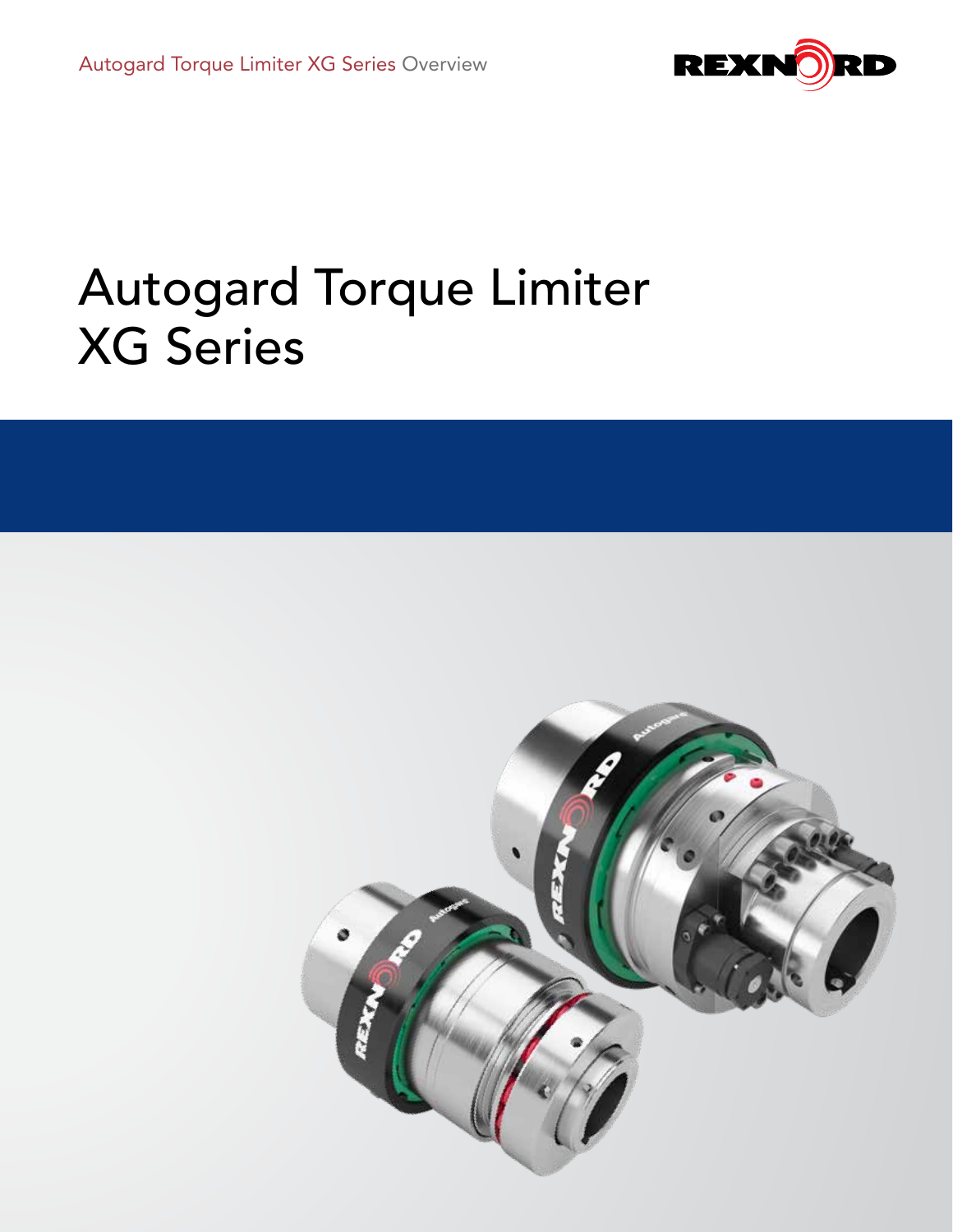## XG Series - The Mechanical Fuse for Extruders

Twin screw extruders and compounding machines require the very best torque overload protection. The Rexnord® Autogard® XG Series offers features with the specific aim of protecting extruders from damage caused by unexpected torque spikes.

#### Features:

- Instantaneous separation of damaging inertias over a pre-set torque level
- Free running after torque overload
- Manual reset without the need of special tooling or replacement parts
- Easy to adjust torque setting on-site, and possible to tamper-proof the setting
- Fast and easy to disconnect motor and gearbox by removing the Wrapflex® element for machine maintenance
- Drop-out options available on every size
- Disengagement sensors available

### XG Series: Size 1 & 2

Order format: Model & Size - Type / S1 bore / S2 bore /

For example: XG1-M / S1-1.375 / S2-2.625 / 8 / 2000

### Type M Type R

Spring qty / Torque setting

- Shortest possible overall length Allows for large motor shaft sizes
	- Drop-out the torque limiting coupling without moving motor or gearbox

Order format: Model & Size - Type / S2 bore / S3 bore / Spring qty / Torque setting For example: XG1-R / S3-2.000 / S2-2.625 / 8 / 2000





| <b>Size</b> | Torque range (lb-in) |             |              |              |                 | 53 ①<br>$51 \odot$         |             | Max.  | <b>Type M</b>         |         | Type R                |              | Wrapflex         | Max. Misalignment |          |         |
|-------------|----------------------|-------------|--------------|--------------|-----------------|----------------------------|-------------|-------|-----------------------|---------|-----------------------|--------------|------------------|-------------------|----------|---------|
|             | 2 Springs            | 4 Springs   | 8 Springs    | 12 Springs   | max             | <b>Bore</b><br>Bore<br>max | Bore<br>max | speed | Weiaht<br>$\circ$     | Inertia | Weiaht                | Inertia<br>➁ | Coupling<br>Size | Axial             | Parallel | Angular |
|             |                      |             |              |              | in<br><i>in</i> | <i>in</i>                  | rpm         | lb    | $lb$ -in <sup>2</sup> | lb      | $lb$ -in <sup>2</sup> |              | $\pm$ in         | in.               | degrees  |         |
|             | $354 - 708$          | 708 - 1420  | 1420 - 2920  | 2120 - 4430  | 75              | ን ጸ75                      | 375         | 4500  | 26.5                  | 68.3    | 35.5                  | 88.8         | 30 <sub>R</sub>  | 0.01              | 0.08     |         |
|             | 1420 - 2830          | 2830 - 5660 | 5660 - 10600 | 8500 - 15900 | 2.5             | 4.125                      | 3.375       | 3000  | 82.0                  | 513     | 110                   | 649          | 50 <sub>R</sub>  | 0.02              | 0.08     |         |

| <b>Size</b> | ø AA      | øΑ            | øΒ   |           | Type M |           |                | Type R    |      |      |                |                | N              | G    | X - Stroke on |                 |
|-------------|-----------|---------------|------|-----------|--------|-----------|----------------|-----------|------|------|----------------|----------------|----------------|------|---------------|-----------------|
|             |           |               |      | øC        | øD     | L1        | M <sub>1</sub> | <b>P1</b> | øΕ   | øF   | L <sub>2</sub> | M <sub>2</sub> | P <sub>2</sub> |      |               | trip            |
|             | <i>in</i> | $\mathsf{in}$ | in   | <b>in</b> | in     | <i>in</i> | in.            | in        | in   | in   | $\mathsf{in}$  | in             | <i>in</i>      | in   | <b>in</b>     | in              |
|             | 6.02      | 5.77          | 4.13 | 4.72      | 4.49   | 8.26      | 4.13           | 1.88      | 5.08 | 3.39 | 10.9           | 2.01           | 6.61           | 2.24 | 0.079         | $0.142 - 0.185$ |
|             | 9.41      | 9.09          | 7.01 | 6.46      | 6.46   |           | 5.43           | 2.55      | 6.54 | 4.84 | 15.6           | 3.74           | 8.85           | 2.99 | 0.197         | $0.193 - 0.256$ |

 ${\mathbb D}$  Unless otherwise specified, bores will be manufactured with H7 tolerances Weight and inertia values are for unbored torque limiters 2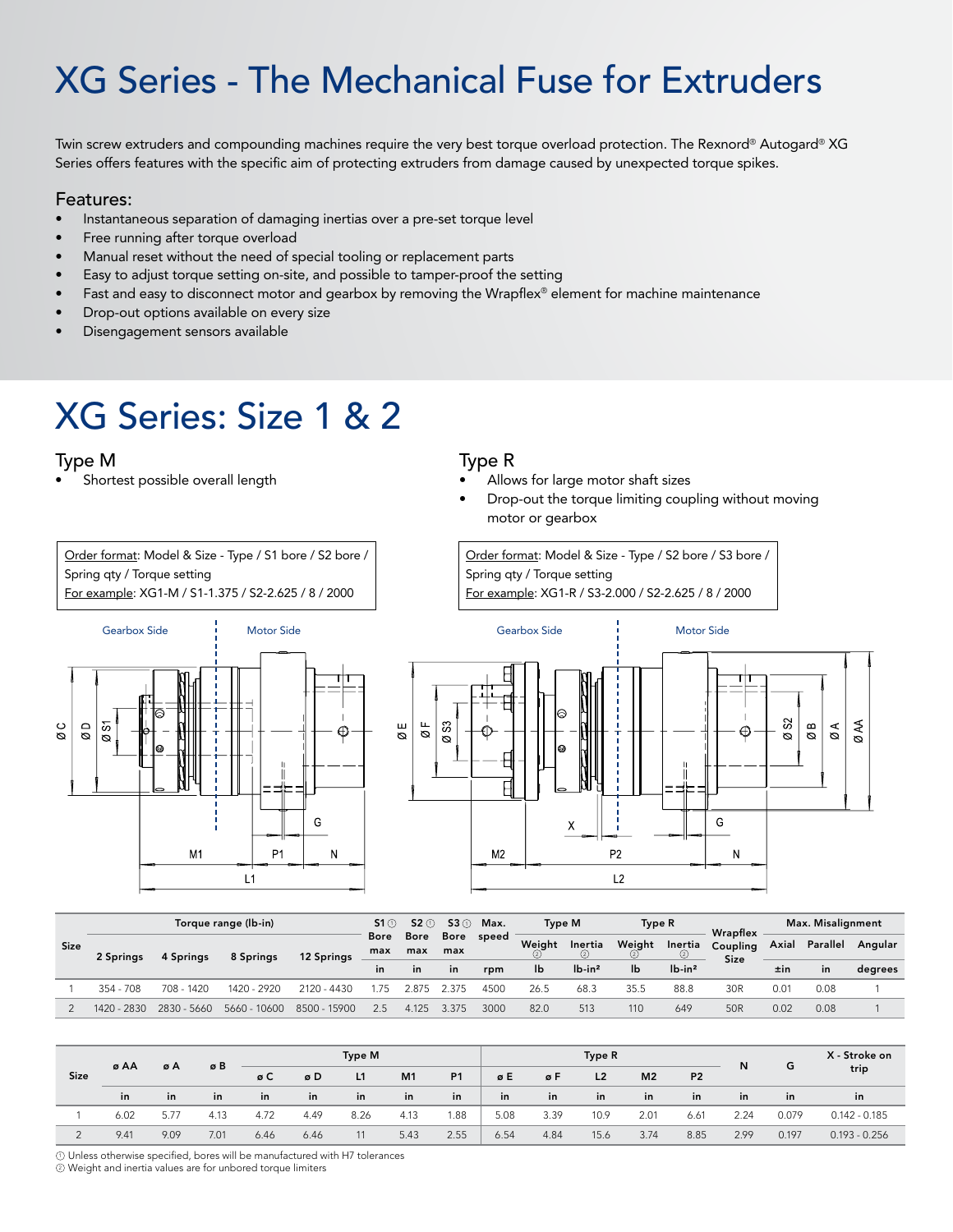

### XG Series: Size 3 & 4

- Drop-out the torque limiting coupling without moving motor or gearbox
- Low maintenance Torque limiting modules sealed for life

Order format: Model & Size / S1 bore / S2 bore / Spring range / Torque setting For example: XG4 / S1-3.5 / S2-5.5 / HRT / 48000



| <b>Size</b> | Low Range    | <b>High Range</b> | S1 Bore<br>$max$ $\odot$<br><i>in</i> | S2 Bore       | Module<br>Qty | Max<br>Speed<br>rpm | Weiaht<br>lb | Inertia<br>➁<br>$lb$ -in <sup>2</sup> | Wrapflex<br>Coupling<br><b>Size</b> | Max. Misalignment |                 |         |  |
|-------------|--------------|-------------------|---------------------------------------|---------------|---------------|---------------------|--------------|---------------------------------------|-------------------------------------|-------------------|-----------------|---------|--|
|             | Torque       | Torque            |                                       | $max$ $\odot$ |               |                     |              |                                       |                                     | Axial             | <b>Parallel</b> | Angular |  |
|             | lb-in        | lb-in             |                                       | <i>in</i>     |               |                     |              |                                       |                                     | $\pm$ in          | in              | degrees |  |
|             | 4070 - 15500 | 6370 - 31000      | 3.313                                 | 5.25          |               | 2500                | 158          | 1570                                  | 60R                                 | 0.02              | 0.08            |         |  |
| Δ           | 7610 - 30500 | 15300 - 61100     | 3.875                                 | 6.125         |               | 2100                | 262          | 3760                                  | 70 <sub>R</sub>                     | 0.02              | 0.08            |         |  |

| Size | øΑA                                          | øΑ            | $\oslash$ B $\oslash$ B $\oslash$ B $\oslash$ B $\oslash$ B $\oslash$ B $\oslash$ B $\oslash$ B $\oslash$ B $\oslash$ B $\oslash$ B $\oslash$ B $\oslash$ B $\oslash$ B $\oslash$ B $\oslash$ B $\oslash$ B $\oslash$ B $\oslash$ B $\oslash$ B $\oslash$ B $\oslash$ B $\oslash$ B $\oslash$ B $\oslash$ B $\oslash$ B $\oslash$ B $\oslash$ |      | øD   |                                                                                                                | and <b>F L L</b> | M    |                                                                                                                      | $N$ $P$       |       |
|------|----------------------------------------------|---------------|-----------------------------------------------------------------------------------------------------------------------------------------------------------------------------------------------------------------------------------------------------------------------------------------------------------------------------------------------|------|------|----------------------------------------------------------------------------------------------------------------|------------------|------|----------------------------------------------------------------------------------------------------------------------|---------------|-------|
|      | in                                           | $\mathbf{in}$ | $\mathbf{r} = \mathbf{r}$ in                                                                                                                                                                                                                                                                                                                  |      |      | e a single in the single in the single state in the single state in the single state in the single state in th |                  |      | <b>a</b> in the set of the set of the set of the set of the set of the set of the set of the set of the set of the s | $\mathsf{in}$ | in in |
|      | 10.9 10.5 8.27 9.17 4.72 3.39 13.9 3.54 3.94 |               |                                                                                                                                                                                                                                                                                                                                               |      |      |                                                                                                                |                  |      |                                                                                                                      | 6.42          | 0.20  |
|      | 12.6                                         | 12.2          | 9.88                                                                                                                                                                                                                                                                                                                                          | 10.9 | 5.91 | 4.45                                                                                                           | 16.1             | 3.94 | 4.72                                                                                                                 | 7.40          | 0.20  |

 ${\mathbb D}$  Unless otherwise specified, bores will be manufactured with H7 tolerances

Weight and inertia values are for unbored torque limiters 2